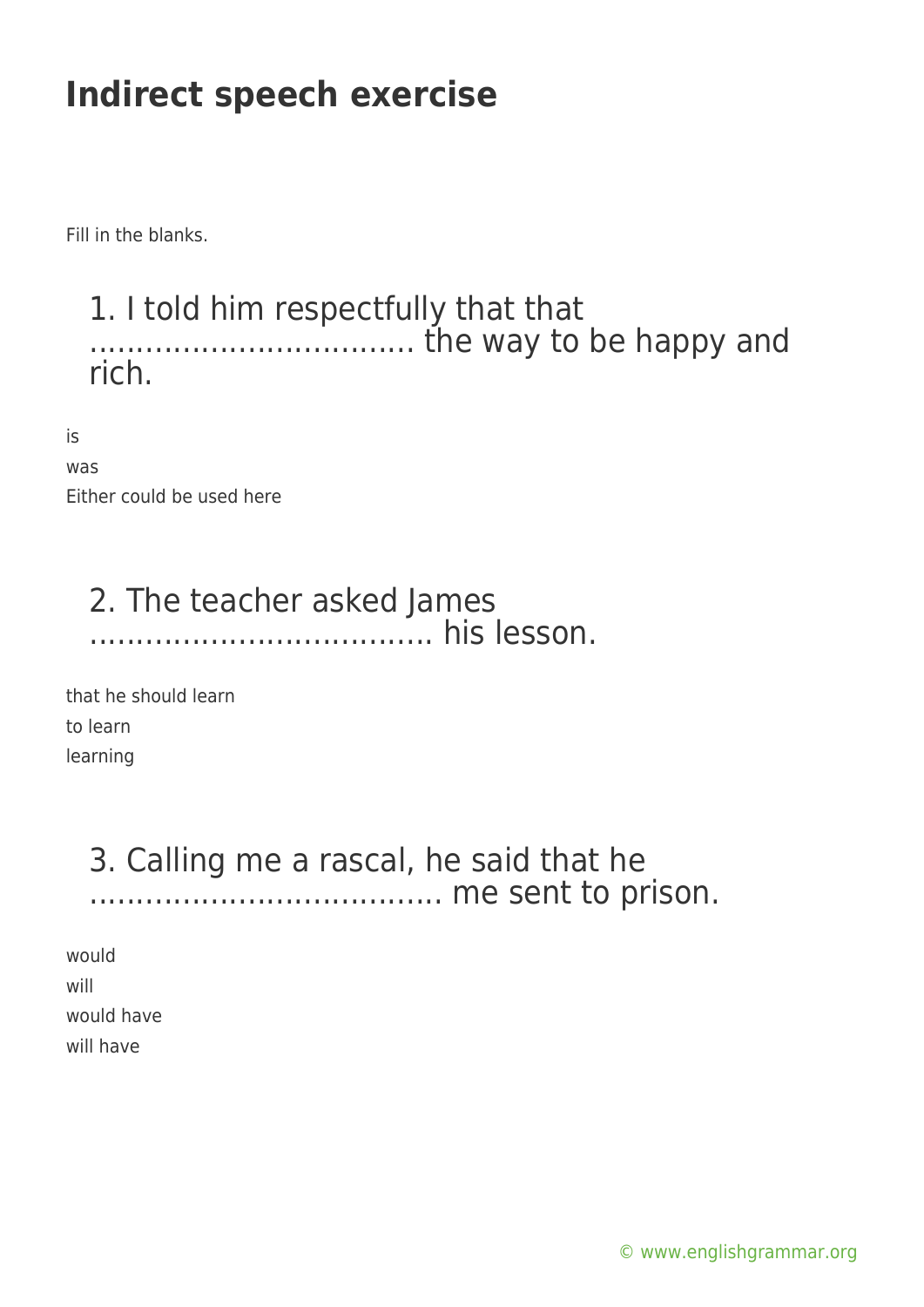### 4. John ........................................ with delight that he was glad to meet his friend there.

said told exclaimed asked

#### 5. The child exclaimed with delight that his mother ......................................

came has come had come

### 6. The captain congratulated his teammates, saying that they ..................................... well.

did have done had done

### 7. The child cried with joy ................................... it was his doll.

that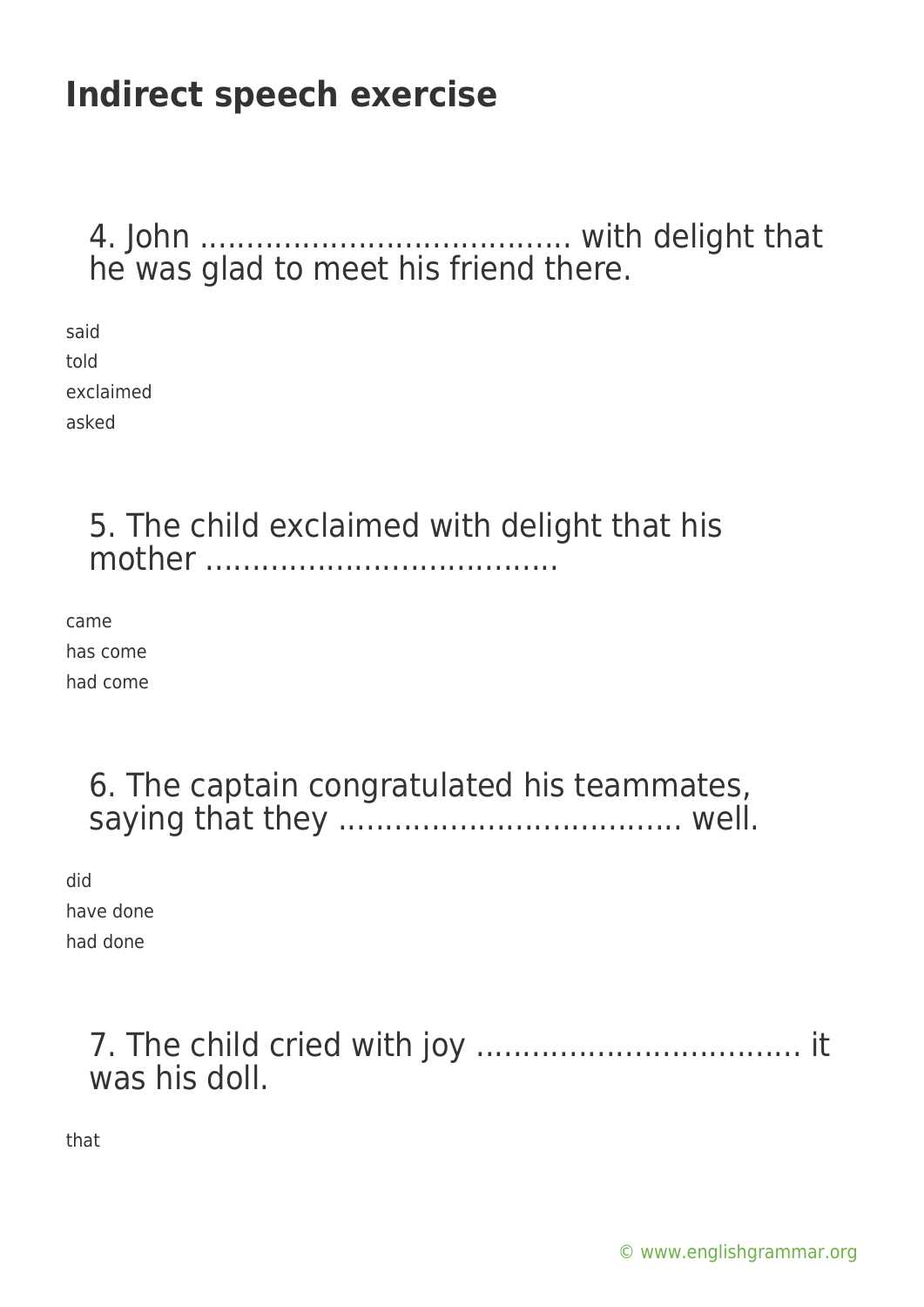what if

### 8. The police inspector ordered that no one ...................................... the room.

will leave should leave shall leave

### 9. The doctor advised the patient

......................................

that he not smoke not to smoke no smoking

### 10. Jim requested me ................................... him my pen.

to lend that I lent that to lend